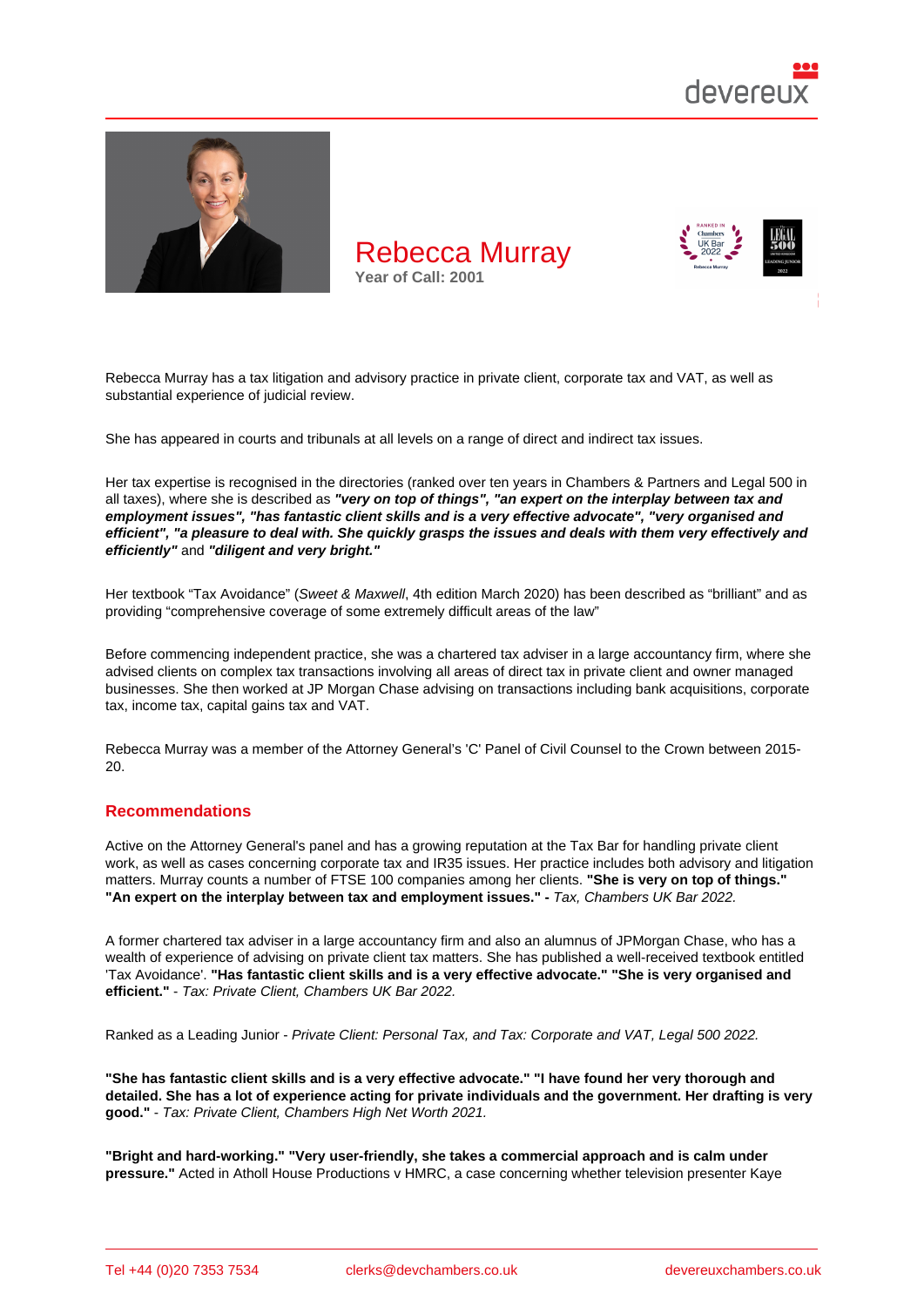Adams was subject to additional income taxation based on her IR35 status. - Tax, Chambers UK Bar 2021

A former chartered tax adviser in a large accountancy firm and also an alumnus of JPMorgan Chase, she has a wealth of experience of advising on private client tax matters. Murray has published a well-received textbook entitled 'Tax Avoidance'. "Intelligent, industrious, clear and concise. She has a superb grasp of the law." Private Wealth: Tax - UK, Chambers Global 2021 & Tax: Private Client, Chambers UK Bar 2021

'Very clear in her advice and very easy to work with.' - Tax: Corporate, Legal 500 2021

'An outstanding junior.' - Private Client: Personal Tax, Legal 500 2021

"She is an outstanding junior as she is highly intelligent, grasps the law well and is clear and concise in her advice." Appeared in the Court of Appeal in Arthur v HMRC. - Tax, Chambers UK Bar 2020

'She has a very keen mind, is incredibly hard-working and driven.' - Tax: VAT, Legal 500 2020

'She is a real star in contentious matters' - Tax: Corporate, Legal 500 2020

"A pleasure to deal with. She quickly grasps the issues and deals with them very effectively and efficiently." "Diligent and very bright." - Tax, Chambers UK Bar 2019

'Well prepared and fights her corner in court. ' - Tax, Legal 500 2019

"She is brilliant. She has a really impressive ability to identify the key legal and factual elements of a case and put forward incredibly concise arguments." "A pleasure to work with." - Tax, Chambers UK 2018

'A rapidly rising star at the tax Bar.' 'Excellent technical tax expertise tempered with a sense of realism.' Tax, Legal 500 2018

## Tax

Rebecca has experience of all aspects of private client, corporate tax and VAT work, as well as substantial experience of judicial review.

She has appeared at all levels of courts and tribunals from the First Tier Tribunal (Tax) to the Supreme Court, on a range of direct and indirect tax issues.

She has been instructed on two of the largest tax avoidance cases of recent years, Eclipse Film Partners (No 35) LLP v HMRC [2015] EWCA Civ 95, led by Malcolm Gammie QC, and Tower MCashback led by Kevin Prosser QC, concerning tax avoidance schemes involving over £4billion of tax.

She appeared in BAA v HMRC in the Court of Appeal, led by Roderick Cordara QC and David Southern QC, on a European law point relating to the recovery of input tax incurred by a takeover vehicle.

She was also instructed on the early judicial reviews of accelerated payment notices. R (Rowe) v HM Revenue & Customs [2015] EWHC 2293 (Admin) and R (Walapu) v HM Revenue & Customs [2016] EWHC 658 (Admin).

Recent cases include: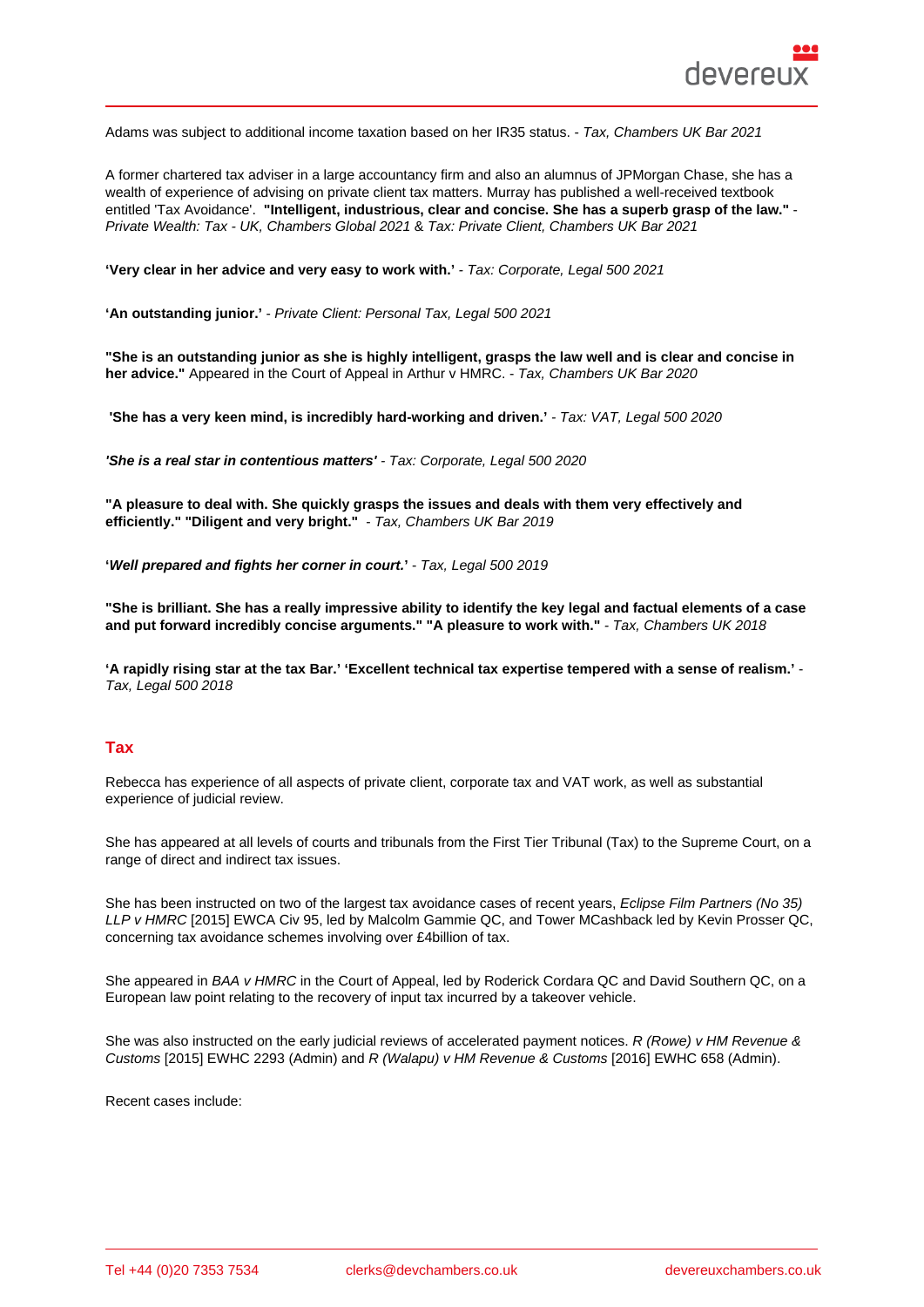#### Supreme Court

- Eclipse Film Partners v HMRC (April 2016): Junior Counsel for the Crown led by Malcolm Gammie QC (Eclipse was refused permission at oral hearing)
- Commissioners for HM Revenue & Customs v Tower MCashback LLP 2 [2011] UKSC 19: Junior Counsel for the Crown, led by Kevin Prosser QC

### Court of Appeal

- Arthur v HMRC [2017] EWCA Civ 761
- . Donaldson v HMRC [2016] EWCA Civ 761
- Donaldson v HMRC (OPH) [reference]
- BAA v HMRC [2013] EWCA Civ 112
- HMRC v Donaldson [2014] UKUT 0536 (TCC): Appointed sole advocate to the Upper Tribunal by the President of the Upper Tribunal

High Court (Queen's Bench Division, Administrative Court)

- R (Walapu) v HM Revenue & Customs [2016] EWHC 658 (Admin)
- R (Rowe) v HM Revenue & Customs [2015] EWHC 2293 (Admin)

# Upper Tribunal

- Wilson v HMRC [2021] UKUT 239, [2021] STC 2044
- HMRC v Sippchoice Ltd [2020] UKUT 149, [2020] 4 WLR 80, [2020] STC 1331
- HMRC v Shaw & Rogers [2019] UKUT 406 (TCC), [2020] 4 WLR 23
- HMRC v Goldsmith [2019] STC 2512
- HMRC v Sippchoice [2017] UKUT 87
- Hills & Anor v Revenue And Customs [2016] UKUT 189

First-tier Tribunal (Tax Chamber)

HMRC v AML Tax (UK) Limited [2022] UKFTT 114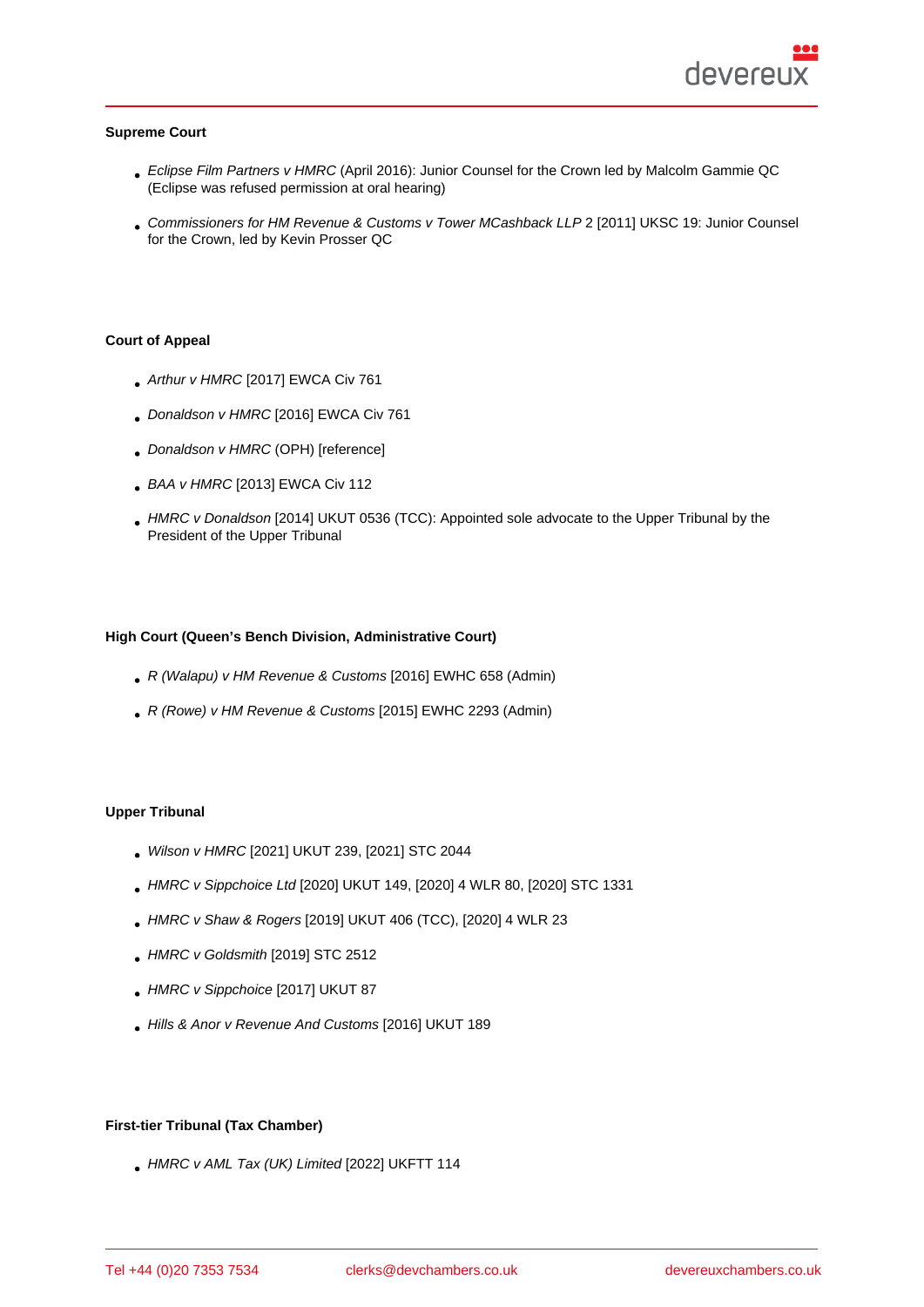- AD Bly (Groundworks & Civil Engineering) Limited & another v HMRC [2021] UKFTT 445
- Ball Europe Limited v HMRC [2021] UKFTT 23
- Wilson v HMRC [2020] UKFTT
- HMRC v White Collar Financial [2020] UKFTT 459
- NT ADA LIMITED v Revenue & Customs [2019] UKFTT 333 (TC)
- Atholl House Productions Limited v Revenue & Customs [2019] UKFTT 0242 (TC)
- Lorimer v Revenue and Customs (PROCEDURE : Other) [2016] UKFTT 315
- Hasbro European Trading BV v HMRC [2015] UKFTT 186

#### Advisory and Tax Planning

Rebecca practises in all areas of direct tax and VAT

- Tax avoidance litigation
- Employment related taxation
- Capital gains tax (and corporation tax on chargeable gains)
- Property transactions
- Private equity transactions
- IHT planning, pensions and QROPS
- **Insolvency and administration**
- **Bankruptcy litigation**
- Tax planning (residence and domicile)
- All aspects of VAT
- SDLT

## Off-payroll working (IR35)

Rebecca Murray has acted for individuals receiving income via personal service companies, for HMRC against agency/umbrella companies, and for partners of partnerships and LLPs in relation to questions of "employment or self-employment"?.

Recent reported cases include Atholl House Productions v HMRC [2019] UKFTT 242, in which she successfully appeared as sole Counsel for Kaye Adams, BBC Presenter.

To view her webinar on the case law principles applied by the tribunal in recent cases please click here.